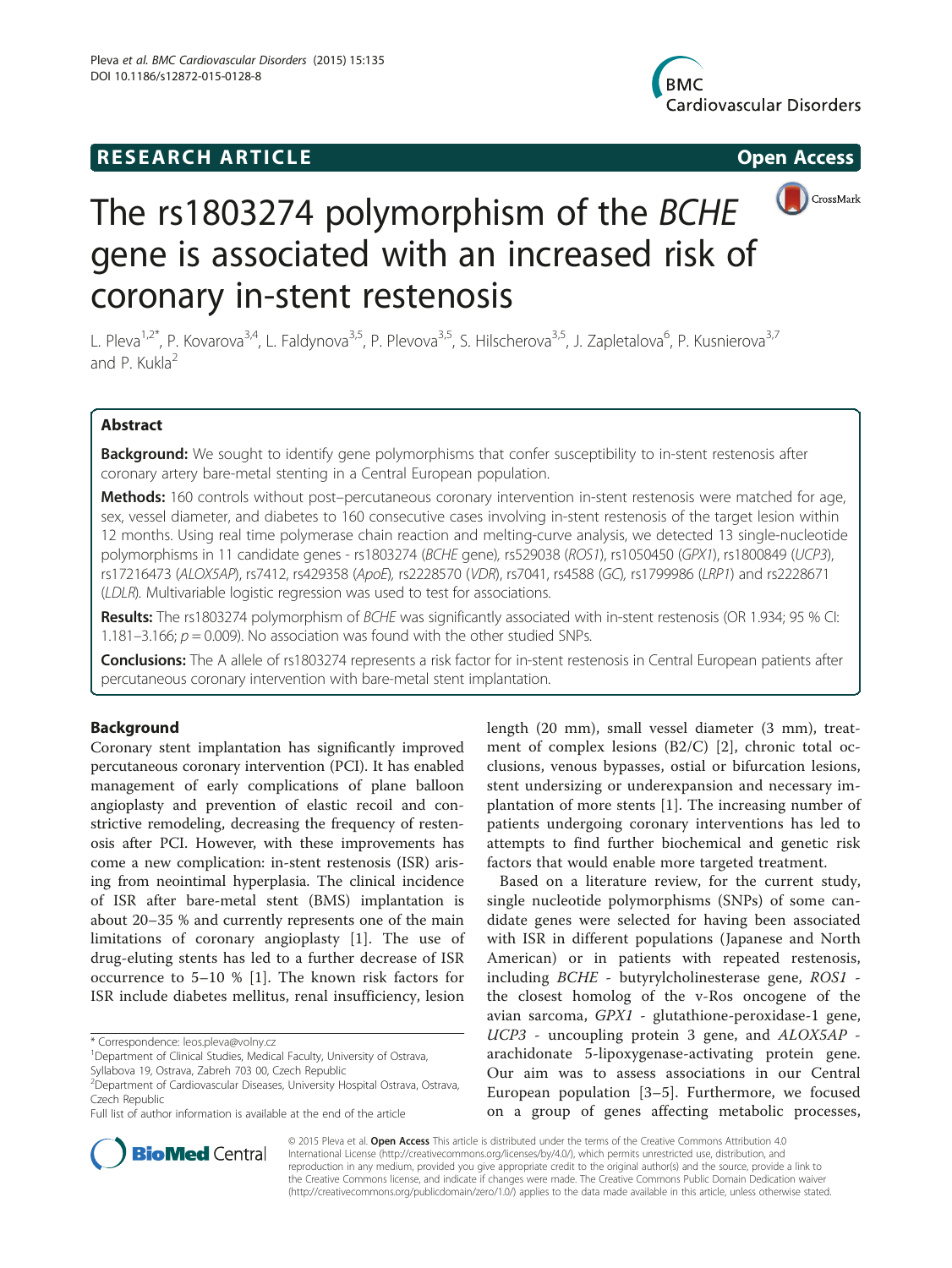including genes of apolipoprotein E (APOE), vitamin D receptor (VDR), vitamin D binding protein (GC), and two genes of the low density lipoprotein receptor family, low density lipoprotein receptor related protein 1 (LRP1) and low density lipoprotein receptor (LDLR) which may be involved not only in atherosclerosis but also in inflammation and may influence proliferation and migration of vascular smooth muscle cells (VSMCs), key players in the development of ISR [\[6](#page-7-0)–[11\]](#page-8-0).

# Patient groups and methods

We included 160 consecutive patients treated at the cathlab of the University Hospital Ostrava, Czech Republic, between the years 2010 and 2013, with ISR arising within 12 month after implantation of a baremetal stent. The control group was searched in the Czech National PCI Registry and consisted of 160 matched patients treated at our cathlab with identical main demographic and clinical risk factors (sex, age, diabetes mellitus, implanted stent diameter ±0.5 mm) in whom ISR was excluded using multi-slice (MS-CT) coronarography scheduled at 12 months after the implantation.

In order to determine frequency of the studied SNPs in the general Czech population, genotyping was also performed in 200 persons (100 Czech man-woman pairs aged 26–66 years).

# Selective coronarography

Selective coronarography was performed in a Siemens Axiom device (Forchheim, Germany) using the standard method from the right or left radial approach with 5 F diagnostic catheters and the contrast medium Iomeron 400. Quantitative coronary angiography was performed, and percent diameter stenosis (% DS) was calculated. ISR was defined as a diameter stenosis ≥50 % in the stented segment.

# Multi-slice (MS) CT coronarography

All patients were examined without the need for previous premedication with beta-blockers in the Siemens Somatom Definition AS+ device (Forchheim, Germany), a single-source CT scanner in a 128-slice configuration. The maximum intensity projection (MIP) reconstructions and automatic software Vessel analysis were used for evaluation of the lumen. Homogeneous enhancement (visually similar to the CT attenuation in the reference vessels) inside the stent lumen was considered to be normal or unrelated to ISR.

# Genotyping of polymorphisms

The evaluated SNPs are listed in Table 1. The polymorphisms are described according to the HGVS nomenclature [\[12](#page-8-0)], and their description corresponds

Table 1 Selected single nucleotide polymorphisms

| Polymorphism             |                     |               |               |  |  |
|--------------------------|---------------------|---------------|---------------|--|--|
| Coding DNA level<br>Gene |                     | Protein level | NCBI database |  |  |
| <b>BCHF</b>              | c.1699G > A         | p.Ala567Thr   | rs1803274     |  |  |
| ROS <sub>1</sub>         | c.6637G > A         | p.Asp2213Asn  | rs529038      |  |  |
| UCP3                     | $c - 238C > T$      |               | rs1800849     |  |  |
| GPX1                     | c.599C>T            | p.Pro200Leu   | rs1050450     |  |  |
| ALOX5AP                  | $c.117 - 5723G > A$ |               | rs17216473    |  |  |
| $APOF*2$                 | $c.526C>$ T         | p.Arg176Cys   | rs7412        |  |  |
| $APOF*4$                 | $c.388$ T $>c$      | p.Cys130Arg   | rs429358      |  |  |
| GC                       | $c.1296$ T>G        | p.Asp432Glu   | rs7041        |  |  |
| GC                       | c.1307C > A         | p.Thr436Lys   | rs4588        |  |  |
| <b>VDR</b>               | $c$ 2 T>C           | p.Met1Thr     | rs2228570     |  |  |
| IRP1                     | c.300C > T          | $p.Asp100=$   | rs1799986     |  |  |
| I DI R                   | c.81C > T           | $p.Cys27=$    | rs2228671     |  |  |

to the latest version available in the NCBI and Ensembl gene databases.

Genomic DNA was extracted using the MagNA Pure Compact Instrument (Roche, Switzerland). The realtime PCR assays for genotyping of rs1803274 (BCHE), rs529038 (ROS1), rs1050450 (GPX1), and rs1800849 (UCP3) were performed on the Rotor-Gene 3000A instrument (Corbett Research/Qiagen, Netherlands) with dual-labeled hydrolysis TaqMan® probes (Eastport, Czech Republic; TIB MolBiol, Germany) and followed by allelic discrimination and/or scatter analysis.

Primers and hybridization probes (TIB MOLBIOL, Germany) were designed to detect rs17216473 (ALOX5AP), rs2228570 (VDR), rs7041, rs4588 (GC), rs2228671 (LDLR), and rs1799986 (LRP1) genotypes using melting curve analysis on the LightCycler 480 II system (Roche, Switzerland). Primer and probe sequences are available on request.

Using these two methods, sample genotype was determined comparing the curves to positive samples whose genotype was verified by Sanger sequencing using the ABI Big Dye Terminator Cycle Sequencing Detection Kit v.3.1 (Applied Biosystems, USA) and genetic analyzer ABI3130 (Applied Biosystems, USA). Sanger sequencing was also used to determine the genotype of samples with inconclusive result of real-time PCR assay or melting curve analysis.

The  $ApoE*2$ ,  $*3$ , and  $*4$  (rs7412 and rs429358) genotypes were determined using LightMix Kit ApoE C112R C158R (TIB MOLBIOL, Germany).

# Ethical statements

The study protocol complied with the Declaration of Helsinki and was approved by the Ethics Committee of the University Hospital Ostrava, Czech Republic. Written informed consent was obtained from each participant.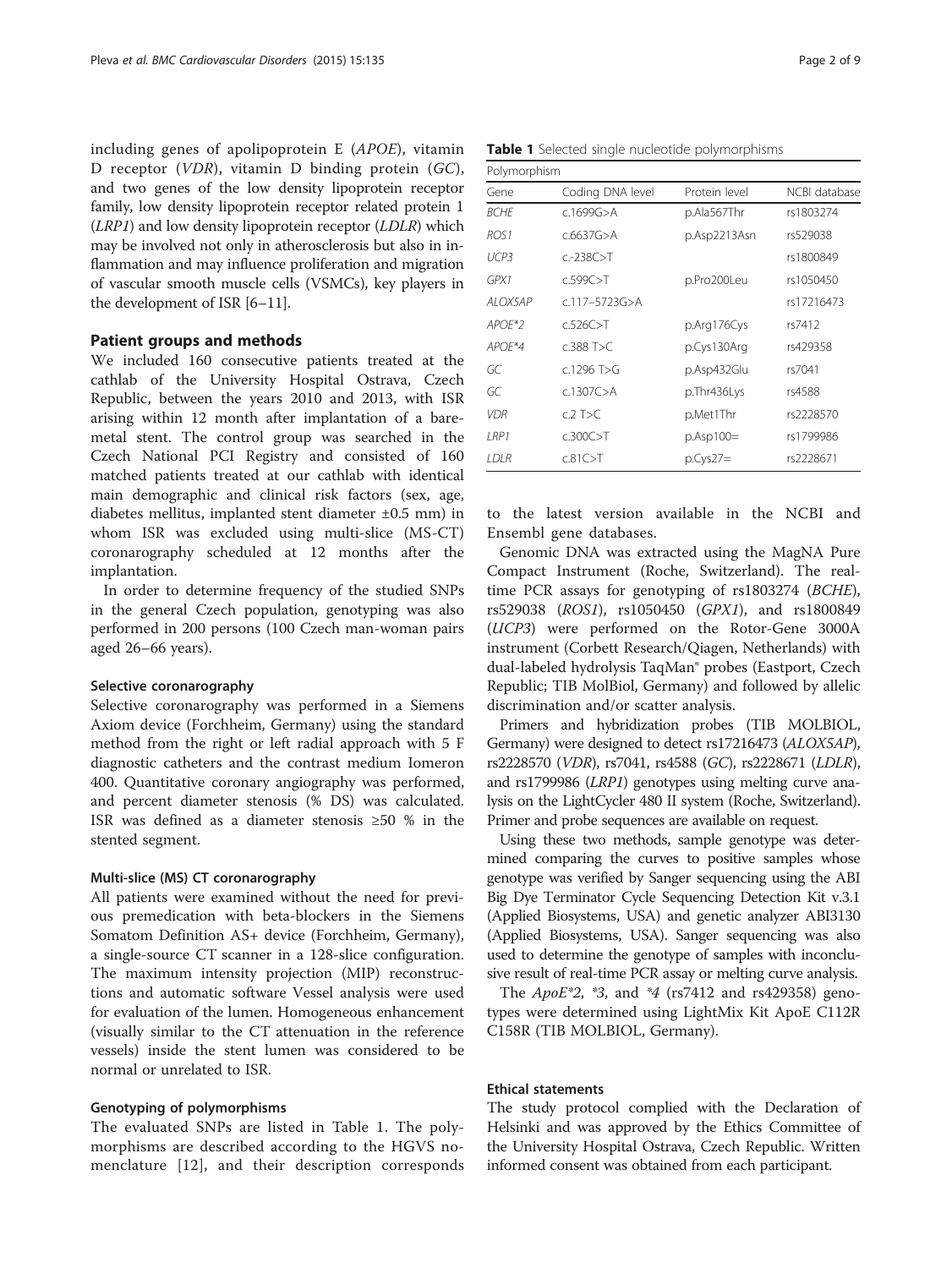# Statistical analysis

Statistical analysis was performed using SPSS version 15 (SPSS Inc., Chicago, IL, USA). Continuous clinical variables of the groups with non-normal distribution are presented as the median and range (minimum–maximum) or lower and higher quartiles/Med (LQ–HQ)/ and were compared using the non-parametric Mann– Whitney *U* test. Categorical clinical variables are presented as counts and percentages and were compared by the chi-square test. The genotype distribution of each SNP difference between the study and control groups was analyzed by the chi-square test (or the Fisher's exact test in the case of lower frequencies). A p value of less than 0.05 was considered significant. Consistency of the observed genotype frequencies with the Hardy–Weinberg distribution was determined by the chi-square test.

Multiple logistic regression was used to evaluate possible effects of other variables on the association observed between the individual SNPs and ISR.

# Results

Basic demographic, clinical, and biochemical characteristics of the cohort are listed in Table 2. The group of patients with ISR and the control group did not differ significantly in the main demographic parameters (age, gender, body mass index) or clinical risk factors (diabetes mellitus). The groups had a similar extent of coronary disease (multi-vessel disease [2VD/3VD], acute coronary syndromes [NSTEMI/STEMI]) and similar lesion

Table 2 Clinical characteristics of all patients (including matched controls) and angiographic parameters of coronary artery lesions

|                               | In-stent restenosis    | Controls            | p                  |
|-------------------------------|------------------------|---------------------|--------------------|
| Age (years)                   | 67.0 (59.0-74.0)       | 67.0 (62.0-71.0)    | 0.984              |
| Male/Female                   | 101/59                 | 101/59              | 1.000 <sup>b</sup> |
| Diabetes mellitus (%)         | 28.75                  | 28.75               | 1.000 <sup>b</sup> |
| BMI (kg/m2)                   | 28.4 (25.7–31.2)       | 29.1 (25.9-32.0)    | 0.368              |
| Creat (umol/L)                | $97(86 - 115)$         | 99 (87-116)         | 0.517              |
| Chol (mmol/L)                 | 4.27 (3.73-4.94)       | $4.50(3.95 - 5.55)$ | 0.046              |
| TG (mmol/L)                   | $1.62(1.12 - 2.18)$    | $1.58(1.17 - 2.21)$ | 0.644              |
| LDL (mmol/L)                  | $2.66$ $(2.27 - 3.19)$ | $2.96(2.45 - 3.67)$ | 0.003              |
| HDL (mmol/L)                  | $1.25(1.02 - 1.51)$    | $1.21(1.00-1.42)$   | 0.354              |
| hs-CRP (mg/L)                 | 1.71 (0.82-3.76)       | 1.70 (0.85-3.88)    | 0.978              |
| ACSy (stemi/nstemi) (%)       | 62.78                  | 72.50               | $0.056^{b}$        |
| Multi vessel dissease (%)     | 57.5                   | 49.38               | $0.145^{b}$        |
| B <sub>2</sub> /C lesions (%) | 68.11                  | 68.48               | 0.940 <sup>b</sup> |
| Stent diameter (mm)           | 3.0 $(2.0-4.5)^{d}$    | 3.0 $(2.0-4.0)^{d}$ | 0.214              |
| Stent lenght (mm)             | 19 $(8-68)^a$          | 19 $(8-86)^a$       | 0.680              |

Data are given as median (lower and higher quartiles) or <sup>a</sup>median (minimim–maximum). Quantitative parameters are given in percents p, significance of Mann–Whitney U test or <sup>b</sup>chi-square test

characteristics (complex lesion B2/C, length and diameter  $[\pm 0.5]$  mm of implanted stents). Furthermore, the group had similar main biochemical parameters (creatinine, TAG, hsCRP). However, total and LDL cholesterol was significantly higher in the control group.

In the ISR group, the genotype was determined for all the studied SNPs in 149 patients. Due to lack of DNA, in five patients the genotype was obtained only for rs1803274, rs529038, rs1050450, rs7412, rs429358 and rs7041, in three patients only for rs1803274, rs529038, and rs1050450 and in two patients for rs1803274 and rs529038. In the non ISR group, the genotype was established in all patients for all SNPs with the exception of rs1803274 in 2 patients. Three per cent of the analysis had to be repeated and one per cent to be sequenced.

All SNPs were in Hardy–Weinberg equilibrium. The genotype distributions of the studied polymorphisms and minor allele frequencies (MAF) among subjects with ISR and those without restenosis and MAF data for general Czech population are shown in Table [3.](#page-3-0) With respect to a small number of minor allele homozygotes of various SNPs, a statistical comparison of homozygotes for the wild-type allele and carriers of the minor allele (heterozygotes and homozygotes) was performed.

Evaluation of genotype distributions by the chi-square test (or the Fisher's exact test in the case of lower frequencies) revealed that only the rs1803274 polymorphism of BCHE (c.1699G>A, p.Ala567Thr) was associated with an increased risk of ISR (Table [3\)](#page-3-0). The ISR group had a significantly higher occurrence of heterozygous/homozygous carriers of the A allele (GA + AA) ( $p = 0.009$ ) compared to the control group.

Minor allele frequencies (MAF) were calculated in the ISR and the non ISR groups and also in general Czech population. We confirmed a significant difference in rs1803274 MAF between the ISR and non ISR groups  $(p = 0.007)$ . There were no significant differences of MAFs for the other SNPs. No difference was also found between nor ISR neither non ISR group versus general Czech population in any SNP (Table [3](#page-3-0)).

Multivariate logistic regression analysis with adjustment for the prevalence of diabetes mellitus (the main BMS-ISR clinical risk factor) confirmed that the rs1803274 polymorphism of BCHE was significantly associated with the prevalence of ISR (Table [3](#page-3-0)). The A allele carriers (both heterozygous GA and homozygous AA) were at a 1.934 fold (95 % confidence interval [CI]: 1.181–3.166;  $p = 0.009$ ) increased risk of ISR. Thus, the 1699A allele of the BCHE polymorphism represented a risk factor for this condition. No association was found between the other SNPs and ISR.

# **Discussion**

Vascular injury sustained during PCI and bare-metal stent implantation results in a complex inflammatory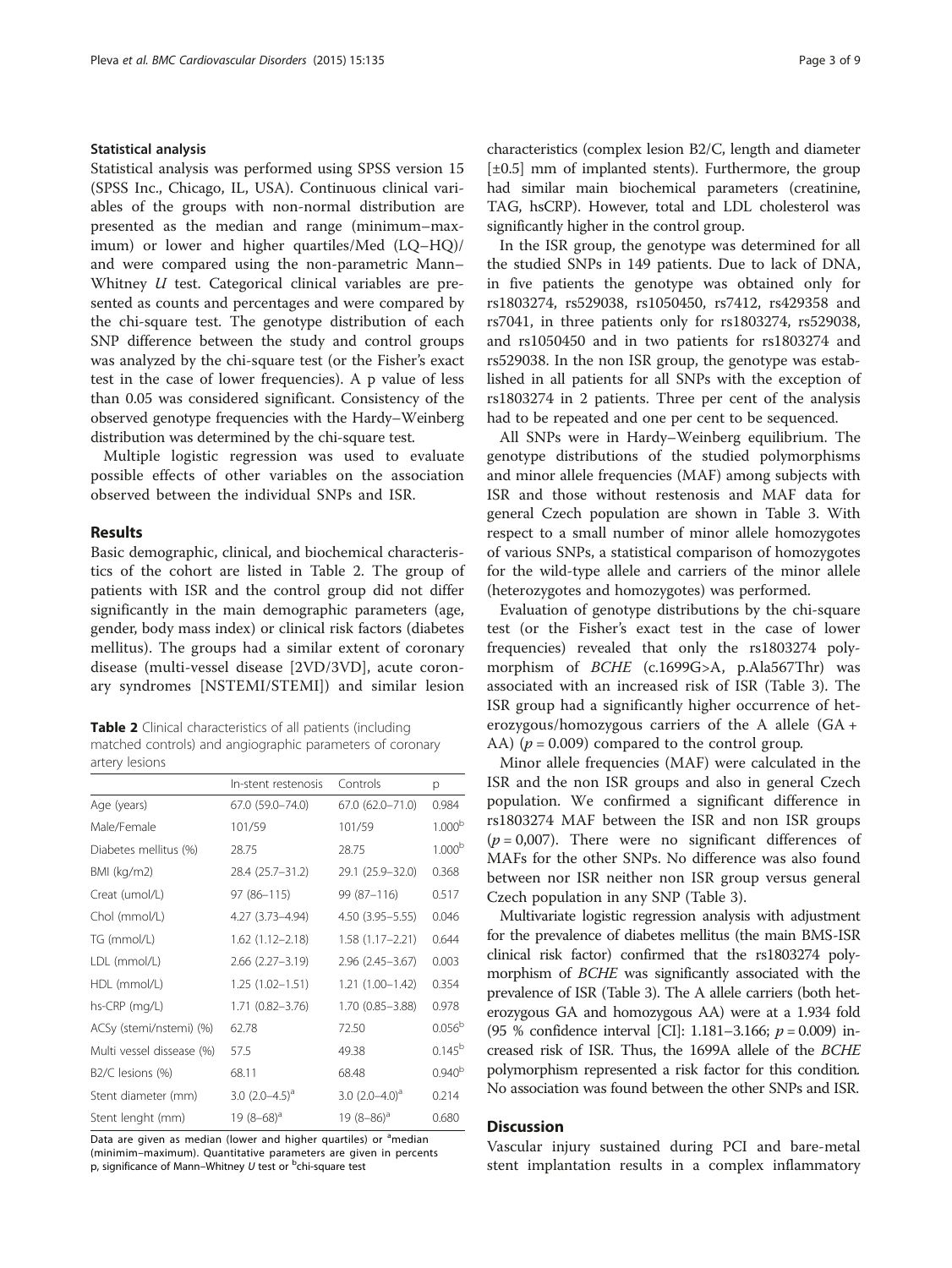| Gene, polymorphism | Distribution of polymorphism genotypes |                                |                    | MAF in general CZ population, ISR<br>and non-ISR groups; statistics |                 |               | Logistic regression analysis, compared to the wild type<br>allele with adjustment for diabetes mellitus |                   |                    |
|--------------------|----------------------------------------|--------------------------------|--------------------|---------------------------------------------------------------------|-----------------|---------------|---------------------------------------------------------------------------------------------------------|-------------------|--------------------|
|                    | ISR group                              | Non-ISR group<br>No of pts (%) | p                  | Czech<br>GP                                                         | ISR vs. GP<br>p | Non-ISR vs GP | OR                                                                                                      | 95 % CI for OR    | p                  |
|                    | No of pts (%)                          |                                |                    |                                                                     |                 | p             |                                                                                                         |                   |                    |
| BCHE, rs1803274    |                                        |                                |                    |                                                                     |                 |               |                                                                                                         |                   | 0.016              |
| No of pts (n)      | 160                                    | 158                            |                    |                                                                     |                 |               |                                                                                                         |                   |                    |
| GG                 | 102 (63.8 %)                           | 122 (77.2 %)                   |                    |                                                                     |                 |               |                                                                                                         |                   |                    |
| GA                 | 50 (31.2 %)                            | 35 (22.2 %)                    |                    |                                                                     |                 |               | 1.715                                                                                                   | 1.034 - 2.846     | 0.037              |
| AA                 | 8 (5 %)                                | $1(0.6\%)$                     | 0.008 <sup>a</sup> |                                                                     |                 |               | 9.703 <sup>a</sup>                                                                                      | $1.191 - 79.05^a$ | 0.034 <sup>a</sup> |
| $GA+AA$            | 58 (36.2 %)                            | 36 (22.8 %)                    | 0.009              |                                                                     |                 |               | 1.934                                                                                                   | 1.181 - 3.166     | 0.009              |
| MAF                | 0.21                                   | 0.12                           | 0.007              | 0.18                                                                | 0.280           | 0.367         |                                                                                                         |                   |                    |
| ROS1, rs529038     |                                        |                                |                    |                                                                     |                 |               |                                                                                                         |                   | 0.280              |
| No of pts (n)      | 160                                    | 160                            |                    |                                                                     |                 |               |                                                                                                         |                   |                    |
| GG                 | 75 (46.9 %)                            | 78 (48.8 %)                    |                    |                                                                     |                 |               |                                                                                                         |                   |                    |
| GA                 | 75 (46.9 %)                            | 65 (40.6 %)                    |                    |                                                                     |                 |               | 1.200                                                                                                   | $0.758 - 1.899$   | 0.436              |
| AA                 | 10 (6.2 %)                             | 17 (10.6 %)                    | 0.269              |                                                                     |                 |               | 0.612                                                                                                   | $0.263 - 1.421$   | 0.253              |
| $GA + AA$          | 86 (53.8 %)                            | 82 (51.2 %)                    | 0.823              |                                                                     |                 |               | 1.078                                                                                                   | $0.695 - 1.672$   | 0.737              |
| MAF                | 0.3                                    | 0.31                           | $\mathbf{1}$       | 0.3                                                                 | $\mathbf{1}$    | $\mathbf{1}$  |                                                                                                         |                   |                    |
| UPC3, rs1800849    |                                        |                                |                    |                                                                     |                 |               |                                                                                                         |                   | 0.982              |
| No of pts (n)      | 149                                    | 160                            |                    |                                                                     |                 |               |                                                                                                         |                   |                    |
| CC                 | 86 (57.8 %)                            | 90 (56.2 %)                    |                    |                                                                     |                 |               |                                                                                                         |                   |                    |
| <b>CT</b>          | 51 (34.2 %)                            | 63 (39.4 %)                    |                    |                                                                     |                 |               | 0.847                                                                                                   | $0.527 - 1.361$   | 0.492              |
| $\top\top$         | 12 (8.1 %)                             | 7(4.8%)                        | 0.323              |                                                                     |                 |               | 1.792                                                                                                   | $0.670 - 4.793$   | 0.245              |
| $CT + TT$          | 63 (42.3 %)                            | 70 (43.8 %)                    | 0.795              |                                                                     |                 |               | 0.939                                                                                                   | $0.597 - 1.477$   | 0.785              |
| MAF                | 0,25                                   | 0,24                           | $\mathbf{1}$       | 0,28                                                                | 1               | 0,696         |                                                                                                         |                   |                    |
| GPX1, rs1050450    |                                        |                                |                    |                                                                     |                 |               |                                                                                                         |                   | 0.981              |
| No of pts (n)      | 157                                    | 160                            |                    |                                                                     |                 |               |                                                                                                         |                   |                    |
| CC                 | 72 (46 %)                              | 76 (47.5 %)                    |                    |                                                                     |                 |               |                                                                                                         |                   |                    |
| CT                 | 74 (47.1 %)                            | 71 (44.5 %)                    |                    |                                                                     |                 |               | 1.085                                                                                                   | $0.687 - 1.715$   | 0.726              |
| $\top$             | 10 (6.4 %)                             | 13 (8.1 %)                     | 0.788              |                                                                     |                 |               | 0.801                                                                                                   | $0.331 - 1.941$   | 0.623              |
| $CT + TT$          | 84 (53.5 %)                            | 84 (52.5 %)                    | 0.811              |                                                                     |                 |               | 1.041                                                                                                   | $0.670 - 1.619$   | 0.857              |
| MAF                | 0.3                                    | 0.3                            | $\mathbf{1}$       | 0.23                                                                | 0.101           | 0.094         |                                                                                                         |                   |                    |

<span id="page-3-0"></span>Table 3 Distribution of polymorphism genotypes in groups with and without ISR, minor alele frequencies (MAF) and logistic regression analysis, separately for each parameter with adjustment for diabetes mellitus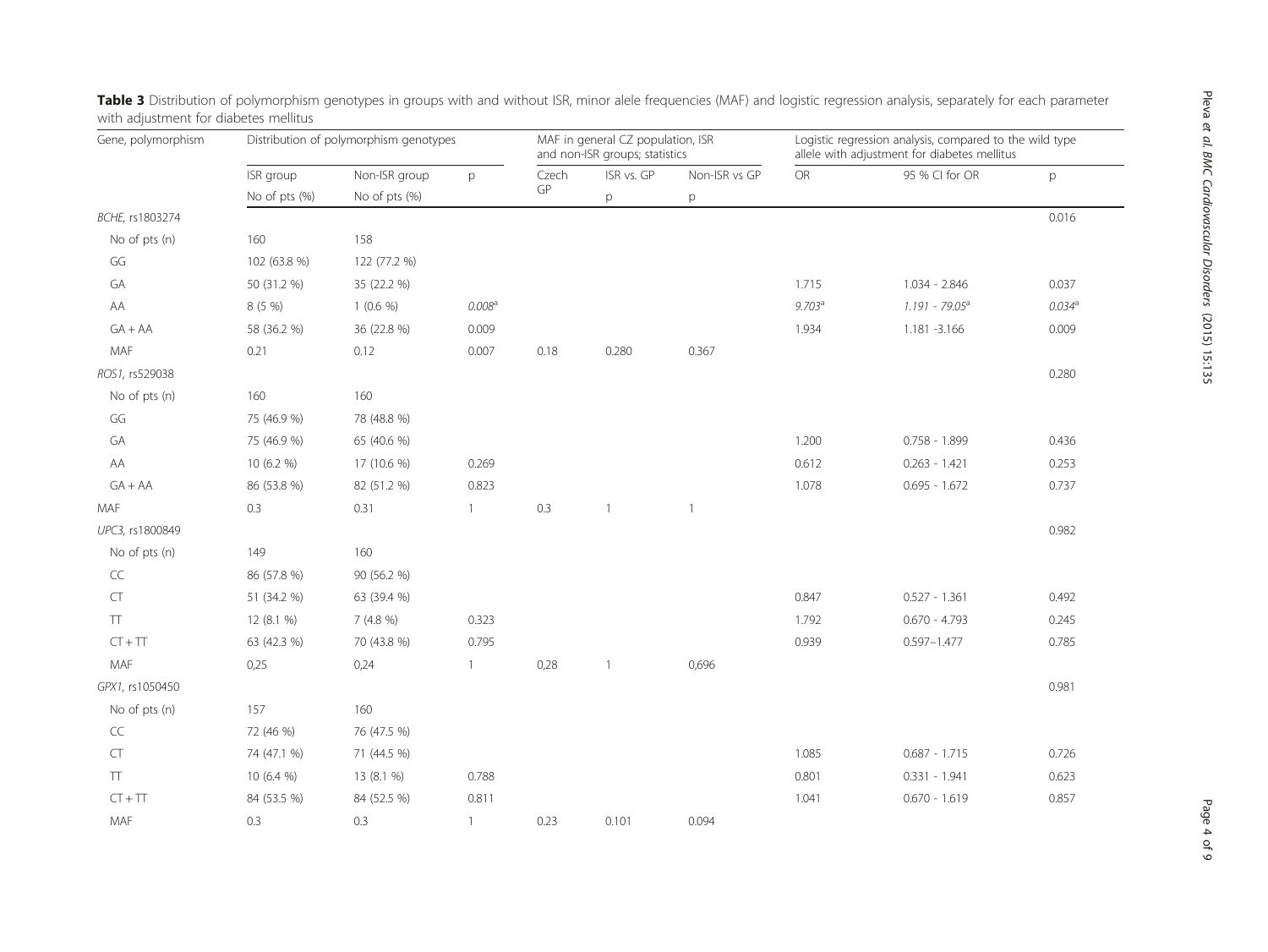| <i>vital adjustment for diabetes memias (commaca)</i> |              |              |              |      |       |                          |                          |                 |       |
|-------------------------------------------------------|--------------|--------------|--------------|------|-------|--------------------------|--------------------------|-----------------|-------|
| ALOX5AP, rs17216473                                   |              |              |              |      |       |                          |                          |                 | 1.000 |
| No of pts (n)                                         | 149          | 160          |              |      |       |                          |                          |                 |       |
| GG                                                    | 113 (75.8 %) | 120 (75 %)   |              |      |       |                          |                          |                 |       |
| GA                                                    | 36 (24.2 %)  | 38 (23.8 %)  |              |      |       |                          | 1.007                    | $0.597 - 1.699$ | 0.980 |
| AA                                                    | $\circ$      | 2(1.2 %)     | 0.642        |      |       |                          | $\overline{\phantom{a}}$ |                 | 0.999 |
| $GA + AA$                                             | 36 (24.2 %)  | 40 (25 %)    | 0.895        |      |       |                          | 0.956                    | $0.569 - 1.605$ | 0.865 |
| MAF                                                   | 0.12         | 0.13         | $\mathbf{1}$ | 0.09 | 0.738 | $\mathbf{1}$             |                          |                 |       |
| APOE, rs7412, rs429358                                |              |              |              |      |       |                          |                          |                 | 0.995 |
| No of pts (n)                                         | 154          | 160          |              |      |       |                          |                          |                 |       |
| $*2/*2$                                               | $1(0.6\%)$   | $\circ$      |              |      |       |                          | $\overline{\phantom{a}}$ |                 | 1.000 |
| 2.3                                                   | 12 (7.8 %)   | 15 (9.4 %)   |              |      |       |                          | 0.814                    | $0.363 - 1.826$ | 0.618 |
| 2.4                                                   | $2(1.3\%)$   | 2(1.2 %)     |              |      |       |                          | 1.019                    | $0.141 - 7.369$ | 0.985 |
| *2/*2; *2/*3; *2/*4                                   | 15 (9.7 %)   | 17 (10.6 %)  | 0.975        |      |       |                          | 0.899                    | $0.427 - 1.896$ | 0.781 |
| 3/3 (wild)                                            | 106 (68.8 %) | 108 (67.5 %) | 0.952        |      |       |                          |                          |                 |       |
| 3.4                                                   | 31 (20.1 %)  | 32 (20 %)    |              |      |       |                          | 0.987                    | $0.563 - 1.732$ | 0.964 |
| 4.4                                                   | 2(1.3%)      | 3 (1.9 %)    |              |      |       |                          | 0.680                    | $0.111 - 4.152$ | 0.676 |
| 3/4;4/4                                               | 33 (21.4 %)  | 35 (21.9 %)  |              |      |       |                          | 0.960                    | $0.556 - 1.658$ | 0.885 |
| MAF *2                                                | 0.05         | 0.05         | $\mathbf{1}$ | 0.08 | 0.343 | 0.383                    |                          |                 |       |
| MAF *4                                                | 0.11         | 0.12         | $\mathbf{1}$ | 0.14 | 0.831 | $\mathbf{1}$             |                          |                 |       |
| GC, rs7041                                            |              |              |              |      |       |                          |                          |                 | 0.722 |
| No of pts (n)                                         | 154          | 160          |              |      |       |                          |                          |                 |       |
| TΤ                                                    | 17 (11 %)    | 19 (11.9 %)  |              |      |       |                          |                          |                 |       |
| TG                                                    | 83 (53.9 %)  | 79 (49.4 %)  |              |      |       |                          | 1.176                    | $0.570 - 2.424$ | 0.661 |
| GG                                                    | 54 (35.1 %)  | 62 (38.8 %)  | 0.741        |      |       |                          | 0.974                    | $0.460 - 2.060$ | 0.945 |
| $TG + GG$                                             | 137 (89 %)   | 141 (88.1 %) | 0.861        |      |       |                          | 1.086                    | $0.542 - 2.178$ | 0.815 |
| MAF                                                   | 0.38         | 0.37         | $\mathbf{1}$ | 0.43 | 0.374 | $\overline{\phantom{a}}$ |                          |                 |       |
| GC, rs4588                                            |              |              |              |      |       |                          |                          |                 | 0.803 |
| No of pts (n)                                         | 149          | 160          |              |      |       |                          |                          |                 |       |
| CC                                                    | 73 (49 %)    | 82 (51.2 %)  |              |      |       |                          |                          |                 |       |
| $\mathsf{CA}$                                         | 64 (43 %)    | 68 (42.5 %)  |              |      |       |                          | 1.059                    | $0.665 - 1.686$ | 0.810 |
| AA                                                    | 12 (8.1 %)   | 10 (6.2 %)   | 0.821        |      |       |                          | 1.350                    | $0.551 - 3.311$ | 0.512 |
| $CA + AA$                                             | 76 (51.0 %)  | 78 (48.8 %)  | 0.733        |      |       |                          | 1.096                    | $0.701 - 1.713$ | 0.688 |

**Table 3** Distribution of polymorphism genotypes in groups with and without ISR, minor alele frequencies (MAF) and logistic regression analysis, separately for each parameter with adjustment for diabetes mellitus (Continued)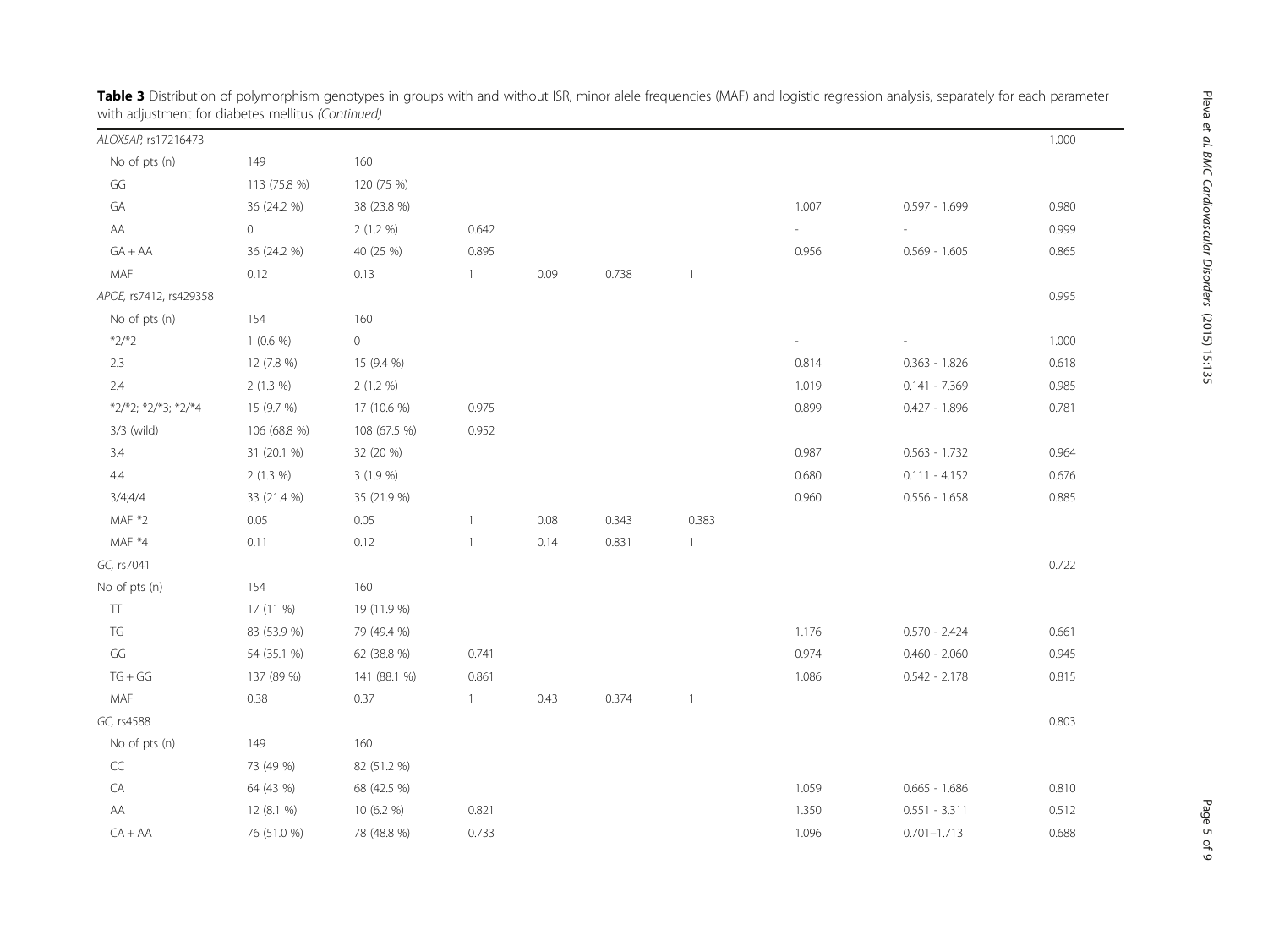| MAF               | 0.29         | 0.28         |       | 0.31 |              |                |       |                 |       |
|-------------------|--------------|--------------|-------|------|--------------|----------------|-------|-----------------|-------|
| VDR, rs2228570    |              |              |       |      |              |                |       |                 | 0.913 |
| No of pts (n)     | 149          | 160          |       |      |              |                |       |                 |       |
| $\top\top$        | 30 (20.1 %)  | 32 (20 %)    |       |      |              |                |       |                 |       |
| ${\sf TC}$        | 70 (47 %)    | 79 (49.4 %)  |       |      |              |                | 0.945 | $0.552 - 1.544$ | 0.760 |
| $\subset \subset$ | 49 (32.9 %)  | 49 (30.6 %)  | 0.9   |      |              |                | 1.065 | $0.169 - 3.577$ | 0.747 |
| $TC + CC$         | 119 (79.9 %) | 128 (80 %)   |       |      |              |                | 0.991 | $0.553 - 1.498$ | 0.711 |
| MAF               | 0.43         | 0.45         |       | 0.43 |              | $\overline{1}$ |       |                 |       |
| LRP1, rs1799986   |              |              |       |      |              |                |       |                 | 0.913 |
| No of pts (n)     | 149          | 160          |       |      |              |                |       |                 |       |
| $\subset\subset$  | 109 (73.2 %) | 114 (71.2 %) |       |      |              |                |       |                 |       |
| CT                | 37 (24.8 %)  | 42 (26.2 %)  |       |      |              |                | 0.923 | $0.552 - 1.544$ | 0.760 |
| $\top$            | 3(2.0%)      | $4(2.5\%)$   | 0.941 |      |              |                | 0.778 | $0.169 - 3.577$ | 0.747 |
| $CT + TT$         | 40 (26.8 %)  | 46 (28.8 %)  | 0.8   |      |              |                | 0.910 | $0.553 - 1.498$ | 0.711 |
| MAF               | 0.14         | 0.15         |       | 0.16 | $\mathbf{1}$ | $\mathbf{1}$   |       |                 |       |
| LDLR, rs2228671   |              |              |       |      |              |                |       |                 | 0.716 |
| No of pts (n)     | 149          | 160          |       |      |              |                |       |                 |       |
| $\sf CC$          | 124 (83.2 %) | 130 (81.2 %) |       |      |              |                |       |                 |       |
| CT                | 22 (14.8 %)  | 28 (17.5 %)  |       |      |              |                | 0.824 | $0.447 - 1.516$ | 0.533 |
| $\top$            | 3(2%)        | $2(1.2\%)$   | 0.679 |      |              |                | 1.579 | $0.259 - 9.617$ | 0.620 |
| $CT + TT$         | 25 (16.9 %)  | 30 (18.8 %)  | 0.659 |      |              |                | 0.874 | $0.487 - 1.569$ | 0.651 |
| MAF               | 0.09         | 0.1          |       | 0.1  |              | $\overline{1}$ |       |                 |       |
|                   |              |              |       |      |              |                |       |                 |       |

Table 3 Distribution of polymorphism genotypes in groups with and without ISR, minor alele frequencies (MAF) and logistic regression analysis, separately for each parameter with adjustment for diabetes mellitus (Continued)

 $p =$ chi-square test

GP general population, CZ Czech <sup>a</sup>

<sup>a</sup>the confidence interval - for rs1803274 homozygotes AA vs. GG is too wide. Therefore the data were analyzed only in the setting of a dominant model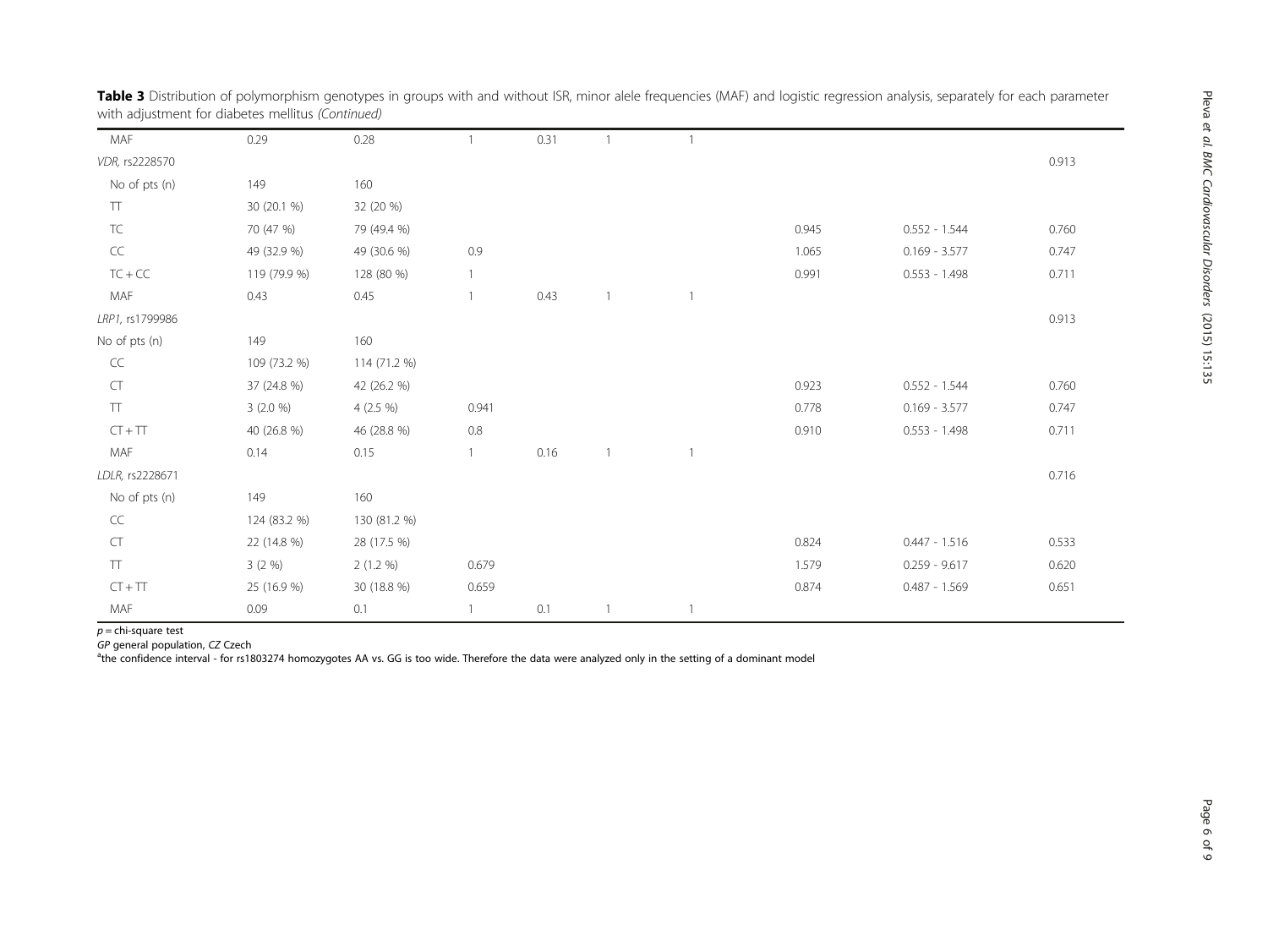and reparative process. The acute vascular reaction is characterized by early deposition of platelets and fibrin. Activated platelets attach to circulating leukocytes (neutrophils and monocytes) at the injured surface. Over weeks, acute inflammatory cells are replaced by chronic inflammatory cells (macrophages and giant cells). In addition to this inflammatory response, platelet- and leukocyte-related growth factors drive further VSMC proliferation and migration from the media to the nascent neointima and subsequent extracellular matrix formation.

Two weeks following bare-metal stent implantation, a complete neointimal layer, composed of VSMCs and a proteoglycan-rich extracellular matrix, can be observed above stent struts. Excessive VSMC proliferation and extracellular matrix formation lead to neointimal hyperplasia, which represents the major pathophysiologic mechanism of ISR. Peak of BMS restenosis is observed at 3–6 months and remains relatively stable beyond 1 year [[13](#page-8-0)].

In our study, the ISR and the control groups of patients did not differ significantly in the main demographic, clinical, angiografic and biochemical parameters, with the exception of total and LDL cholesterol levels, that were significantly higher in the control group. However, we do not consider this difference important in the context of the study results, as BCHE is not involved in cholesterol metabolism and no differences were detected in LDLR and LRP1 SNPs between the groups.

Oguri et al. reported that the rs1803274 polymorphism of BCHE, rs529038 polymorphism of ROS1, and rs1050450 polymorphism of  $GPX1$  were significantly associated ( $p <$ 0.05) with ISR and that the rs1800849 polymorphism of UCP3 was associated with recurrent ISR ( $p = 0.0006$ ) in the Japanese population [[3](#page-7-0), [4\]](#page-7-0).

Our results show that the rs1803274 (1699G>A, p.Ala567Thr) polymorphism of BCHE was also significantly associated with ISR in the Central European population and that the A allele represents a risk factor for this condition.

We analyzed this association only in the setting of a dominant model, i.e. minor allele homozygotes plus heterozygotes (AA and GA) versus major allele homozygotes (GG), as the confidence interval for rs1803274 homozygotes AA versus GG is too wide, probably due to the low number of AA homozygotes.

A significant difference was also found for rs1803274 minor allele frequencies between the ISR and non ISR groups. However, such a difference was not proved for either the ISR or non ISR groups compared to general Czech population. This may be due to a relatively small sample size.

Butyrylcholinesterase (BCHE) is a secretion enzyme produced by liver cells and released into the bloodstream.

In plasma, it contributes to cholinesterase activity, but its endogenous substrate is not known. Cholinesterase synthesis and its activity in plasma are decreased after liver parenchyma damage or in the case of insufficient protein intake in the diet. Previous studies have reported a significant association between serum BCHE activity and metabolic syndrome risk variables, such as high body mass index, plasma concentrations of triglycerides and HDL cholesterol, and blood pressure [\[14\]](#page-8-0). BCH E coparticipates in the hydrolysis of aspirin and thus could affect its bioavailability and ability to inhibit platelet aggregation [\[15\]](#page-8-0). The rs1803274 (the so-called K-variant) SNP could be associated with type 2 diabetes mellitus; on the other hand, results are conflicting on the association between this SNP and early onset of coronary artery disease [[16](#page-8-0), [17](#page-8-0)]. The underlying mechanism of the association between the rs1803274 polymorphism of BCHE and ISR remains to be elucidated.

Although the rs1050450 polymorphism of the GPX1 gene has also been associated with an increased risk of ISR in Russian individuals [[18\]](#page-8-0) and in the Gender study [[19\]](#page-8-0), we found no relationships between the polymorphisms of ROS1, GPX1, and UCP3 and ISR in the Central European population.

Arachidonate 5-lipoxygenase-activating protein (ALOX5AP) has an important role in the initial steps of the biosynthesis of leukotrienes, which in turn have a variety of proinflammatory effects [\[20\]](#page-8-0). Shah et al. found a significant association between the occurrence of ISR and rs17216473 in a North American population [[5](#page-7-0)]. In contrast to their results, however, we could not confirm the association between rs17216473 and the risk of ISR in a Central European population.

In addition to the above genes, we focused on a group of genes affecting metabolic processes including APOE, VDR, GC, LRP1 and LDLR. The corresponding proteins may be involved not only in atherosclerosis but also in inflammation and may influence proliferation and migration of SMCs, key players in ISR development [[6](#page-7-0)–[11\]](#page-8-0).

Apolipoprotein E (APOE) plays an important role not only in the metabolism of cholesterol and triglycerides but also in inhibiting growth factor–induced SMC migration and proliferation and limiting neointimal hyperplasia after arterial injury [\[6](#page-7-0), [7](#page-8-0), [21](#page-8-0)]. APOE deficiency has been associated with increased neointima formation after vessel wall injury [\[22\]](#page-8-0). In an apoE-knockout mouse model, the in-stent neointimal area was greater compared with wild-type mice [[22\]](#page-8-0). Although the level of APOE could play a protective role against various forms of vascular disease, including atherosclerosis and injuryinduced restenosis, we did not observe a significant correlation between the APOE\*2, \*3, and \*4 polymorphisms and the risk of ISR. Koch et al. made a similar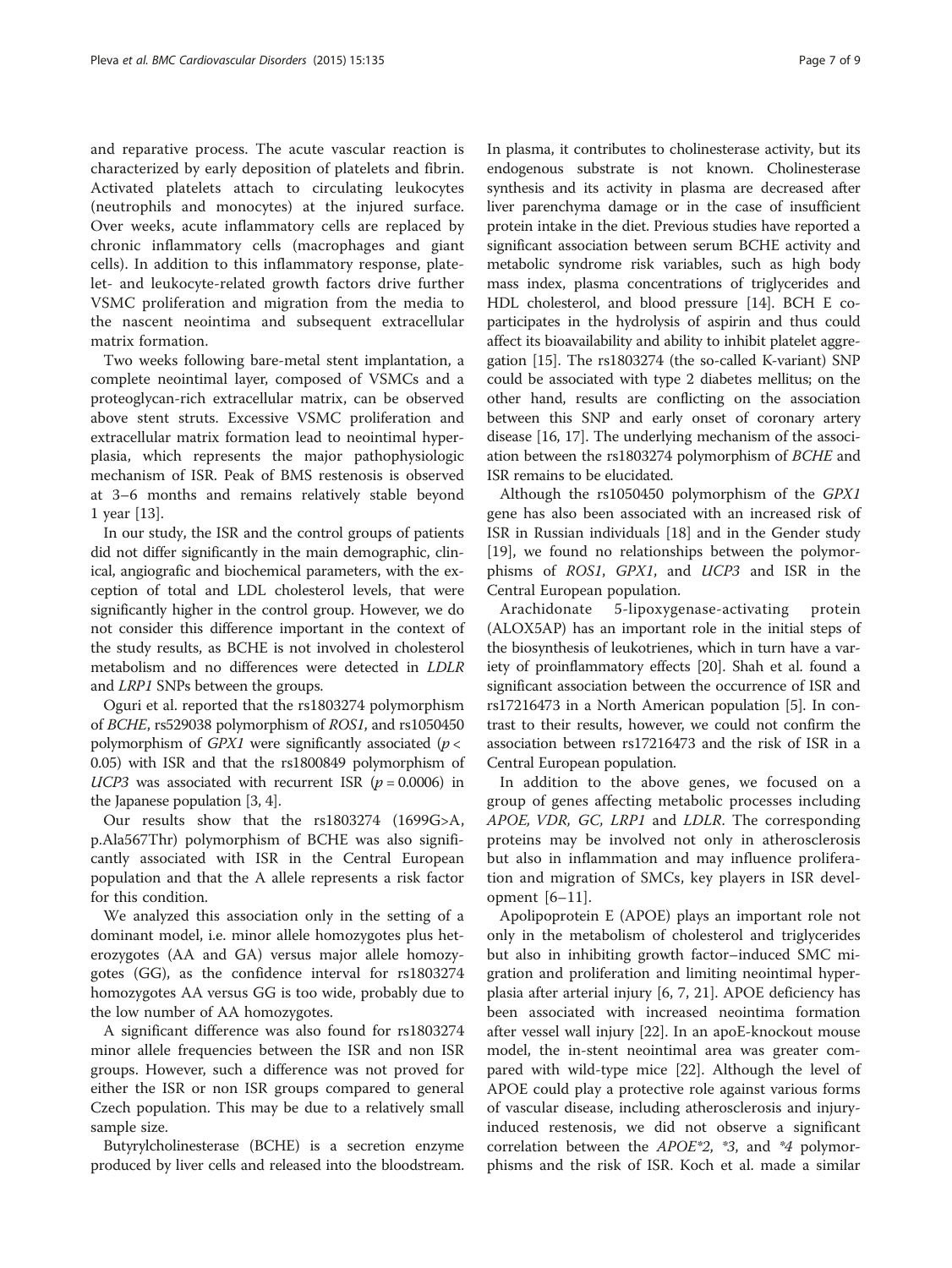<span id="page-7-0"></span>Vitamin D is involved not only in bone metabolism but also in modulating immune responses and cell proliferation. The active form of vitamin D achieves its biological effects by binding to the VDR, which is expressed in most tissues and cells, including cardiac myocytes, VSMCs and endothelial cells [\[8](#page-8-0), [9](#page-8-0)]. In vivo and in vitro studies have shown that down-regulation of VDR in SMCs of post-interventional arteries could be involved in the uncontrolled growth of SMCs, leading to neointimal hyperplasia and restenosis [[10\]](#page-8-0). We have studied the rs2228570 polymorphism of the VDR gene (known as a Fok I variant according to the restriction enzyme used to detect it previously) and the rs7041 and rs4588 polymorphisms of the GC gene encoding vitamin D binding protein (DBP) and found that none of these polymorphisms was associated with the risk of ISR in this population. The findings regarding the rs2228570 in VDR gene correspond to the results of the study by Monraats et al. Although some substitutions (the -1012A>G,  $-25C$ >A and  $464G$ >T) of the *VDR* gene increased the risk of clinical restenosis in their study, such an association was not proved for rs2228570 [[23](#page-8-0)].

The members of the low-density lipoprotein receptor family (the LRs) such as low-density lipoprotein receptor (LDLR), low-density lipoprotein receptor-related protein-1 (LRP1), and others play a key role not only in lipoprotein metabolism but also in the catabolism of many membrane-associated proteins [\[11](#page-8-0)]. LRs can influence the migration and proliferation of SMCs through urokinase-type plasminogen activator receptor (uPA) and the platelet-derived growth factor (PDGF) receptor. Neither the rs1799986 polymorphism of LRP1 nor the rs2228671 polymorphism of LDLR were significantly associated with the risk of ISR in our study.

# Limitations

Several limitations of our study need to be mentioned. This study could be limited by its observational nature and a relatively small sample size. Nevertheless, we believe that selection bias did not play a major role, because both patient cohorts did not differ with respect to main baseline parameters. As non-invasive MS-CT coronarography was used in control group to confirm the stent patency, it is not possible to avoid completely potential false negatives findings. However, in previous studies, MS-CT coronarography revealed sufficient accuracy for ISR detection [\[24, 25\]](#page-8-0).

# Conclusion

Our results show that the rs1803274 polymorphism of BCHE was significantly associated with ISR in our Central European patients after PCI with bare-metal stent implantation. The A allele of this polymorphism represents a risk factor for this condition. The underlying molecular mechanism of the association between this polymorphism and ISR remains to be elucidated. No association was found with the other studied SNPs, including rs529038 (ROS1), rs1050450 (GPX1), rs1800849 (UCP3), rs17216473 (ALOX5AP), rs7412, rs429358 (APOE), rs2228570 (VDR), rs7041, rs4588 (GC), rs1799986 (LRP1), and rs2228671 (LDLR).

# Availability of supporting data

The data sets supporting the results of this article are available in the LabArchives repository [http://dx.doi.org/ [10.6070/H4TB14XG](http://dx.doi.org/10.6070/H4TB14XG)].

#### Competing interests

The authors declare that they have no competing interests.

#### Authors' contributions

LP: study design; PP, LF, PK, SH: literature search; LP, PK: data collection; PK, PP, LF, SH: data analysis; JZ: statistical analysis; LP: data interpretation; All authors: manuscript revision. All authors read and approved the final manuscript.

#### Financial disclosure

This article was co-supported by the project of European Social Fund and the State Budget of the Czech Republic, registration number CZ.1.07/2.3.00/ 20.0040 and by Ministry of Health, Czech Republic - conceptual development of research organizations - FNOs/2013.

#### Author details

<sup>1</sup>Department of Clinical Studies, Medical Faculty, University of Ostrava, Syllabova 19, Ostrava, Zabreh 703 00, Czech Republic. <sup>2</sup>Department of Cardiovascular Diseases, University Hospital Ostrava, Ostrava, Czech Republic. <sup>3</sup>Department of Biomedical Sciencies, Medical Faculty, University of Ostrava, Ostrava, Czech Republic. <sup>4</sup>Blood Center, University Hospital of Ostrava, Ostrava, Czech Republic. <sup>5</sup>Department of Medical Genetics, University Hospital Ostrava, Ostrava, Czech Republic. <sup>6</sup>Department of Medical Biophysics, Palacky University, Olomouc, Czech Republic.<sup>7</sup>Department of Laboratory Medicine, University Hospital Ostrava, Ostrava, Czech Republic.

# Received: 16 May 2015 Accepted: 16 October 2015 Published online: 24 October 2015

#### References

- Kim MS, Dean LS. In-Stent Restenosis. Cardiovasc Ther. 2011;29:190-8.
- Ryan TJ, Faxon DP, Gunnar RM, Kennedy JW, King III SB, Loop FD, et al. Guidelines for percutaneous transluminal coronary angioplasty: A report of the American College of Cardiology/American Heart Association Task Force on the Assesment of Diagnostic and Therapeutic Cardiovascular Procedures. Circulation. 1988;78(2):486–502.
- 3. Oguri M, Kato K, Hibino T, Yokoi K, Segawa T, Matsuo H, et al. Genetic risk for restenosis after coronary stenting. Atherosclerosis. 2007;194:e172–8.
- 4. Oguri M, Kato K, Hibino T, Yokoi K, Segawa T, Matsuo H, et al. Identification of a polymorphism of UCP3 associated with recurrent in-stent restenosis of coronary arteries. Int J Mol Med. 2007;20:533–8.
- 5. Shah SH, Hauser ER, Crosslin D, Wang L, Haynes C, Connelly J. ALOX5AP variants are associated with in-stent restenosis after percutaneous coronary intervention. Atherosclerosis. 2008;201:148–54.
- 6. Xu H, Li H, Liu J, Zhu D, Wang Z, Chen A. Meta-Analysis of Apolipoprotein E Gene Polymorphism and Susceptibility of Myocardial Infarction. PLoS One. 2014;9(8):e104608.